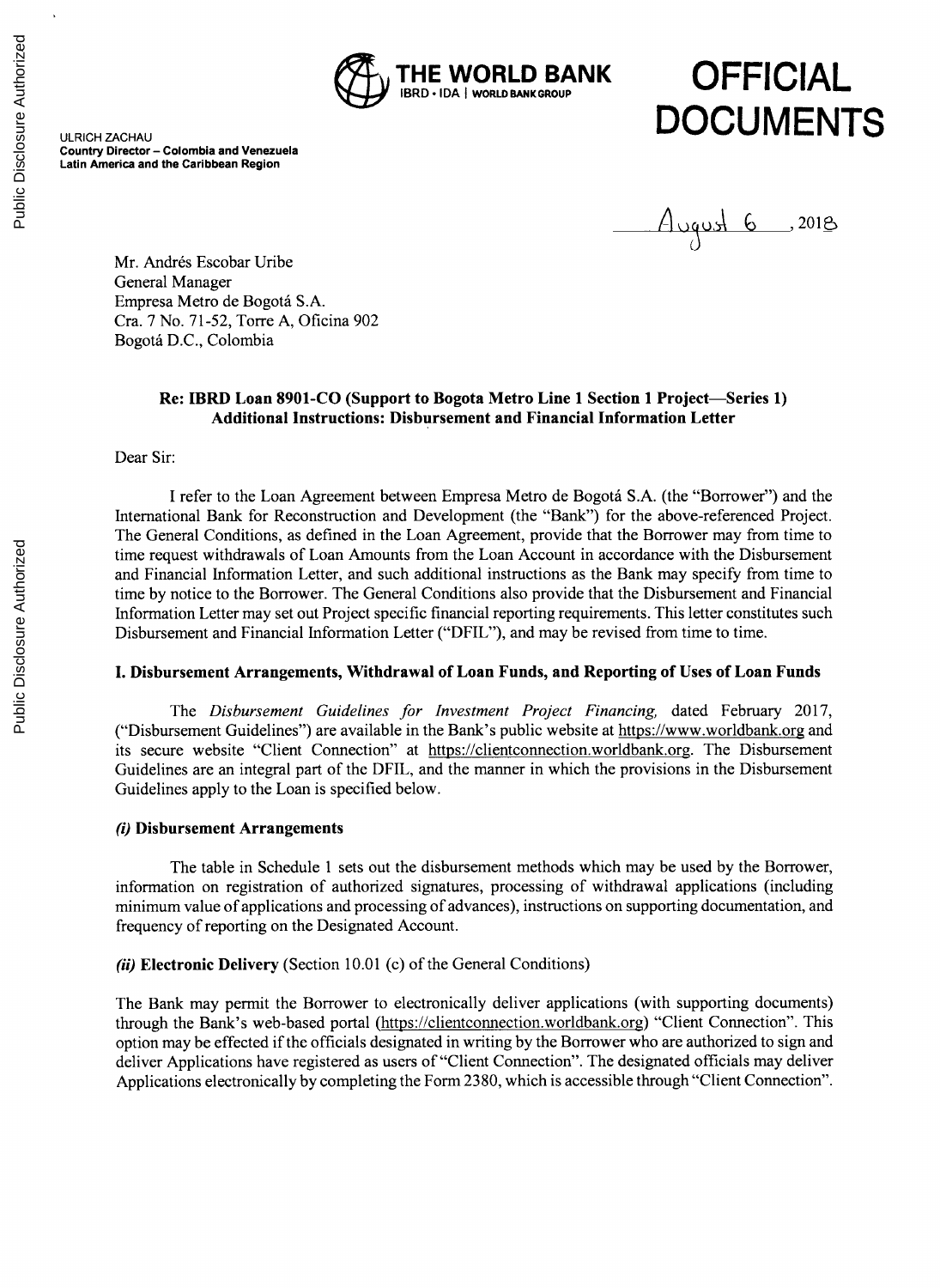**By** signing the Authorized Signatory Letter, the Borrower confirms that it is authorizing such persons to accept Secure Identification Credentials **(SIDC)** and to deliver the Applications and supporting documents to the Bank **by** electronic means. The Borrower may continue to exercise the option of preparing and delivering Applications in paper form. The Bank reserves the right and may, in its sole discretion, temporarily or permanently disallow the electronic delivery of Applications **by** the Borrower. **By** designating officials to use **SIDC** and **by** choosing to deliver the Applications electronically, the Borrower confirms through the authorized signatory letter its agreement to: (a) abide **by** the Terms and Conditions of Use of Secure Identification Credentials in connection with Use of Electronic Means to Process Applications and Supporting Documentation, available in the Bank's public website at https://worldbank.org and "Client Connection"; and **(b)** to cause such official to abide **by** those terms and conditions.

**II. Financial Reports and Audits** (Section **5.09** of the General Conditions)

*(i)* **Financial Reports. The Borrower must prepare and furnish to the Bank not later than forty-five** (45) days after the end of each calendar semester, interim unaudited financial reports ("IFR") for the Project covering the semester.

*(ii)* **Audits.** Each audit of the Financial Statements must cover the period of one fiscal year of the Borrower, commencing with the fiscal year in which the first withdrawal was made. The audited Financial Statements for each such period must be furnished to the Bank not later than six **(6)** months after the end of such period.

### **III. Other Information**

For additional information on disbursement arrangements, please refer to the Loan Handbook available on the Bank's website (http://www.worldbank.org/) and "Client Connection". The Bank recommends that you register as a user of "Client Connection". From this website you will be able to prepare and deliver Applications, monitor the near real-time status of the Loan, and retrieve related policy, financial, and procurement information. For more information about the website and registration arrangements, please contact the Bank by email at clientconnection $@$ worldbank.org.

**If** you have any queries in relation to the above, please contact Jose Janeiro, Senior Finance Officer at jjaneiro@worldbank, with copy to Renata Pantoja, Finance Analyst at rpantoja@worldbank.org using the above reference.

Yours sincerely,

Went Zu

Ulrich Zachau Country Director **- Colombia and Venezuela** Latin America and the Caribbean Region

### *Attachments*

- **1.** Form of Authorized Signatory Letter
- 2. Statement of Expenditure **(SOE)**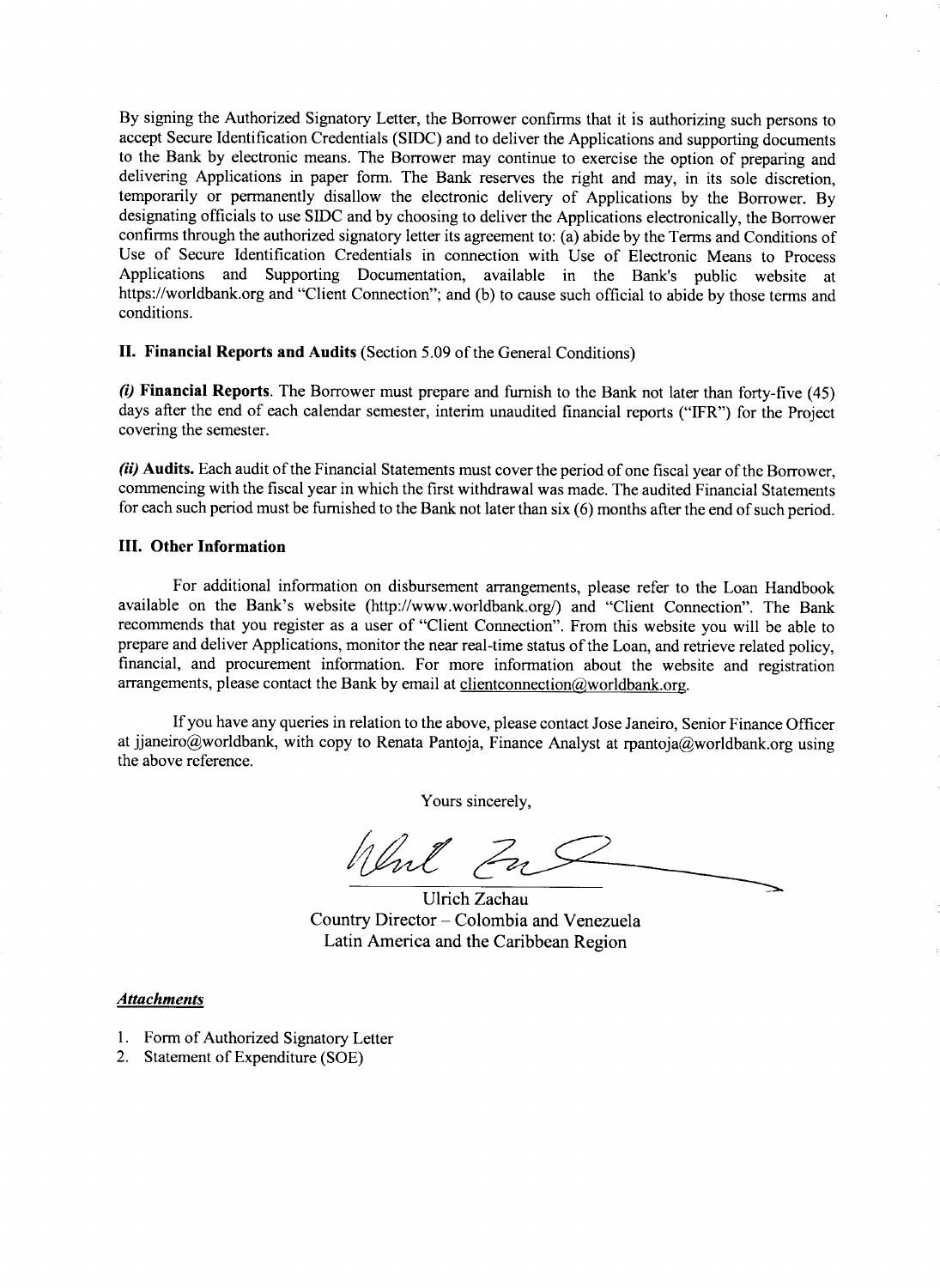With copies: Dr. Mauricio Cárdenas Santamaría Minister of Finance Ministry of Finance and Public Credit Carrera **8** No. **6C - 38** Bogota **D. C.,** Colombia

> Enrique Pefialosa Mayor of Bogotá Alcaldía Mayor de Bogotá Cra. **8** No. *10* **-** *65* Bogotá D. C., Colombia

Luis Fernando Mejia General Director National Planning Department Calle **26** No **13-19** Bogotá D.C., Colombia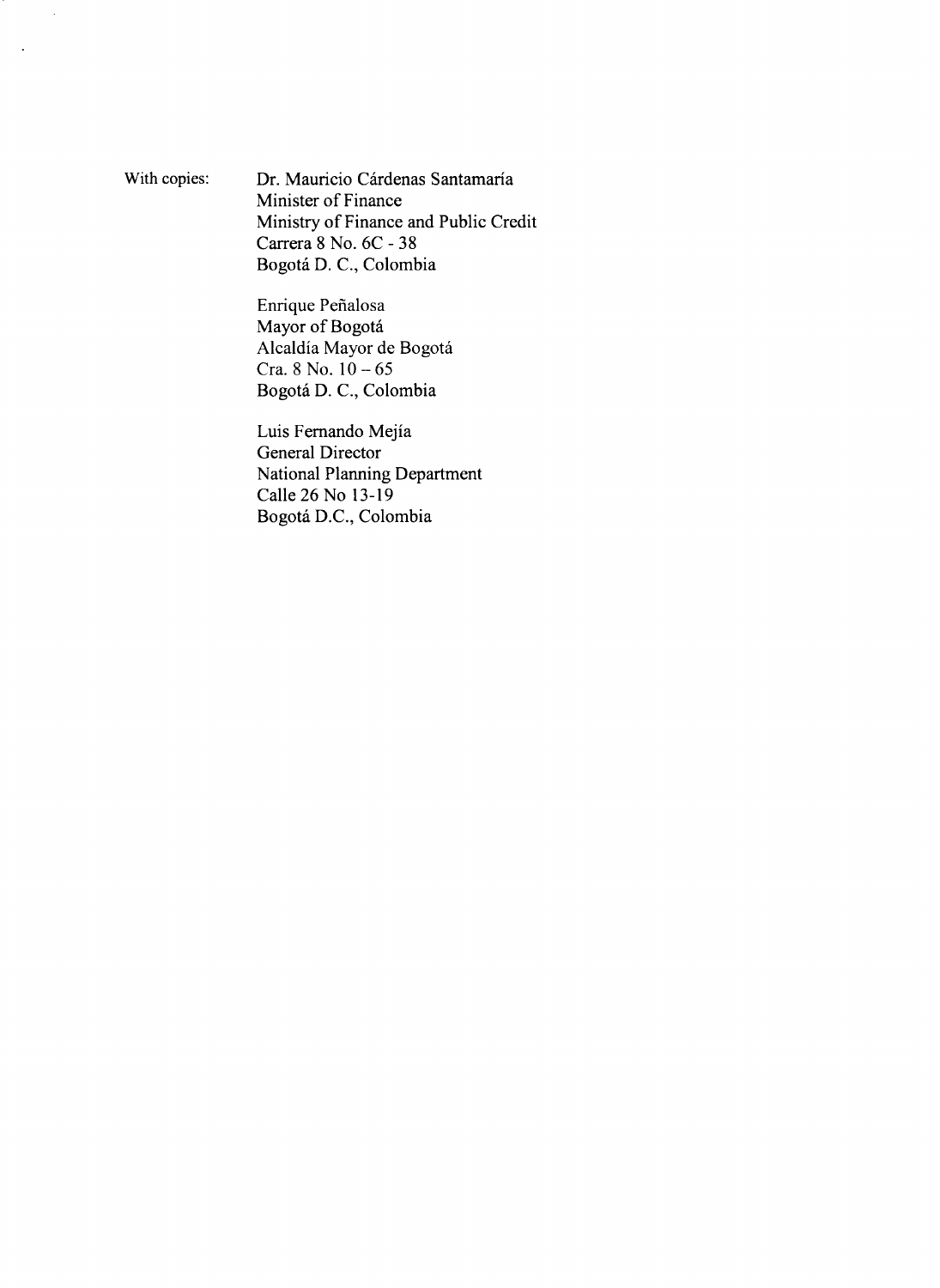### Schedule 1: Disbursement Provisions

| Loan<br><b>Number</b>                                    | <b>IBRD 8901-CO</b>        | Country                          | <b>REPUBLICA OF COLOMBIA</b>                                                      | <b>Closing Date</b>                                                |            | Section III.B.2. of Schedule 2 to      |  |  |  |
|----------------------------------------------------------|----------------------------|----------------------------------|-----------------------------------------------------------------------------------|--------------------------------------------------------------------|------------|----------------------------------------|--|--|--|
|                                                          |                            | <b>Borrower</b>                  | Empresa Metro de Bogotá, S.A.                                                     |                                                                    |            | the Loan Agreement.                    |  |  |  |
|                                                          |                            | Name of the Project              | <b>Support to Bogota Metro Line 1</b><br><b>Section 1 Project</b>                 | <b>Disbursement</b><br><b>Deadline Date</b><br>Subsection $3.7$ ** |            | Four months after the closing<br>date. |  |  |  |
|                                                          |                            |                                  |                                                                                   |                                                                    |            |                                        |  |  |  |
|                                                          |                            |                                  | A MARINA A LA SERVACIÓN A LA                                                      |                                                                    |            |                                        |  |  |  |
| <b>Disbursement Methods</b><br>Section 2 $(**)$          |                            | <b>Methods</b>                   | <b>Supporting Documentation</b><br>Subsections 4.3 and 4.4 $(**)$                 |                                                                    |            |                                        |  |  |  |
| Direct Payment                                           |                            | Yes                              | Copy of records                                                                   |                                                                    |            |                                        |  |  |  |
| Reimbursement                                            |                            | Yes                              | Statement of Expenditure (SOE) in the format provided in Attachment 2 of the DFIL |                                                                    |            |                                        |  |  |  |
| Designated Account                                       |                            | Yes                              | Statement of Expenditure (SOE) in the format provided in Attachment 2 of the DFIL |                                                                    |            |                                        |  |  |  |
|                                                          | <b>Special Commitments</b> | Yes                              | Copy of Letter of Credit                                                          |                                                                    |            |                                        |  |  |  |
|                                                          |                            |                                  | [201] 2020 - 그의 2020 프로그램 : 2020 - 2020                                           |                                                                    |            |                                        |  |  |  |
| <b>Type</b>                                              |                            | Segregated                       | <b>Ceiling</b>                                                                    | Variable                                                           |            |                                        |  |  |  |
| <b>Financial Institution -</b><br><b>Name</b>            |                            |                                  | To be established at a financial institution acceptable to the Bank               | Currency                                                           | <b>USD</b> |                                        |  |  |  |
| <b>Frequency of Reporting</b><br>Subsection $6.3$ $(**)$ |                            | At a minimum, once per semester. | Amount                                                                            | Not Applicable                                                     |            |                                        |  |  |  |
|                                                          |                            |                                  | BERTAL BERTANDI INDIALISTI ALLAND                                                 |                                                                    |            |                                        |  |  |  |

The minimum value of applications for Reimbursement, Direct Payment and Special Commitment is 20% of the outstanding advance to the Designated Account.

 $\mathcal{L}(\mathcal{E}) \neq \emptyset$ \* Witherlawn and Discumentation Application (Stiftweiter Softweit

Authorized Signatures: **A** letter in the Form attached (Attachment **1)** should be furnished to the Bank at the address indicated below providing the name(s) and specimen signature(s) of the official(s) authorized to sign Applications: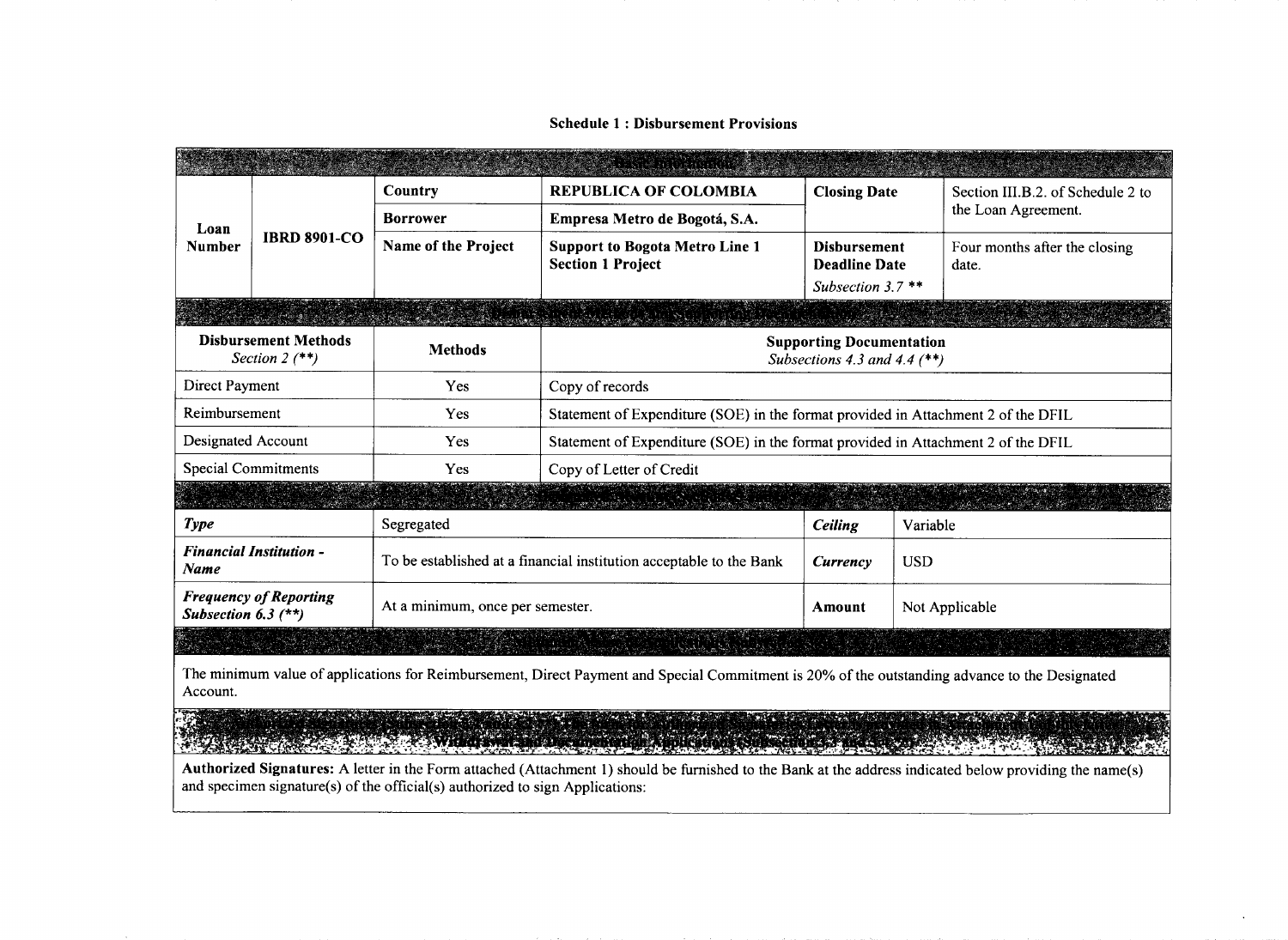The World Bank **1818** H Street, N.W. Washington, **DC** 20433, **USA** Attention: Country Director, Colombia

**Applications:** Completed Applications for withdrawal, together with supporting documents, should be provided through the World Bank's Client Connection, web-based portal, following the instructions for electronic delivery. In the case the Borrower does not have internet access, the World Bank may permit the delivery of Applications for withdrawal, together with supporting documents, to the following address:

 $\ddot{\phantom{0}}$ 

Banco Mundial **SCN** Quadra 02, Lote **A Ed.** Corporate Financial Center, **7o** andar **70712-900,** Brasilia, D.F. **-** Brazil Attention: WFA

\*\* *Sections and subsections relate to the "Disbursement Guidelines for Investment Project Financing", dated February 2017.*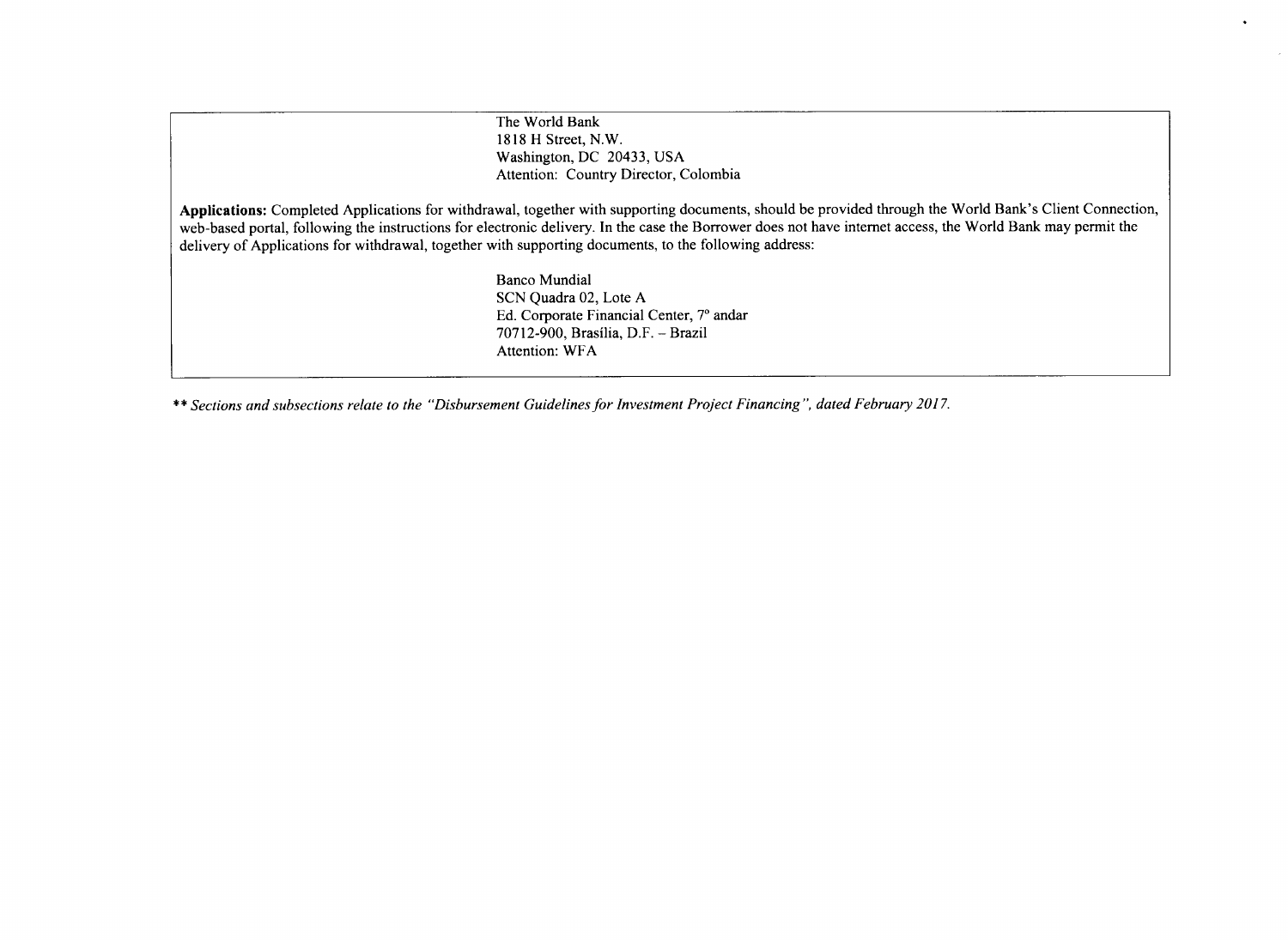### **Attachment 1**

[Letterhead] Ministry of Finance [Street address]

*[DA TE]*

The World Bank **1818** H Street, N.W. Washington, **D.C.** 20433 United States of America

Attention: [Country Director]

# **Re: IBRD Loan** - **[name of the Project]**

**<sup>I</sup>**refer to the Loan Agreement between the International Bank for Reconstruction and Development (the "World Bank") and [name of borrower] (the "Borrower"), dated , providing the above Loan. For the purposes of Section **2.03** of the General Conditions as defined in the Agreement, any <sup>1</sup>[one] of the persons whose authenticated specimen signatures appear below is authorized on behalf of the Borrower to sign applications for withdrawal under this Loan.

For the purpose of delivering Applications to the World Bank,  $^{2}$ [each] of the persons whose authenticated specimen signatures appears below is authorized on behalf of the Borrower, acting <sup>3</sup> <sup>3</sup>[individually] <sup>4</sup>[jointly], to deliver Applications, and evidence in support thereof on the terms and conditions specified **by** the World Bank.

 $<sup>5</sup>[This confirms that the Borrower is authorizing such persons to accept Secure Identification$ </sup> Credentials **(SIDC)** and to deliver the Applications and supporting documents to the World Bank **by** electronic means. In full recognition that the World Bank shall rely upon such representations and warranties, including without limitation, the representations and warranties contained in the

<sup>&</sup>lt;sup>1</sup> Instruction to the Borrower: Stipulate if more than one person needs to sign Applications, and how many or which positions, and if any thresholds apply. *Please delete this footnote in final letter that is sent to the Bank.*

<sup>&</sup>lt;sup>2</sup> Instruction to the Borrower: Stipulate if more than one person needs to *jointly* sign Applications, if so, please indicate the actual number. *Please delete this footnote in final letter that is sent to the Bank.*

**<sup>3</sup>**Instruction to the Borrower: Use this bracket if any one of the authorized persons may sign; if this is not applicable, please delete. *Please delete this footnote in final letter that is sent to the Bank.*

<sup>4</sup> Instruction to the Borrower: Use this bracket **only** if several individuals must jointly sign each Application; if this is not applicable, please delete. *Please delete this footnote in final letter that is sent to the Bank.*

<sup>&</sup>lt;sup>5</sup> Instruction to the Borrower: Add this paragraph if the Borrower wishes to authorize the listed persons to accept Secure Identification Credentials and to deliver Applications by electronic means; if this is not applica delete the paragraph. *Please delete this footnote in final letter that is sent to the Bank.*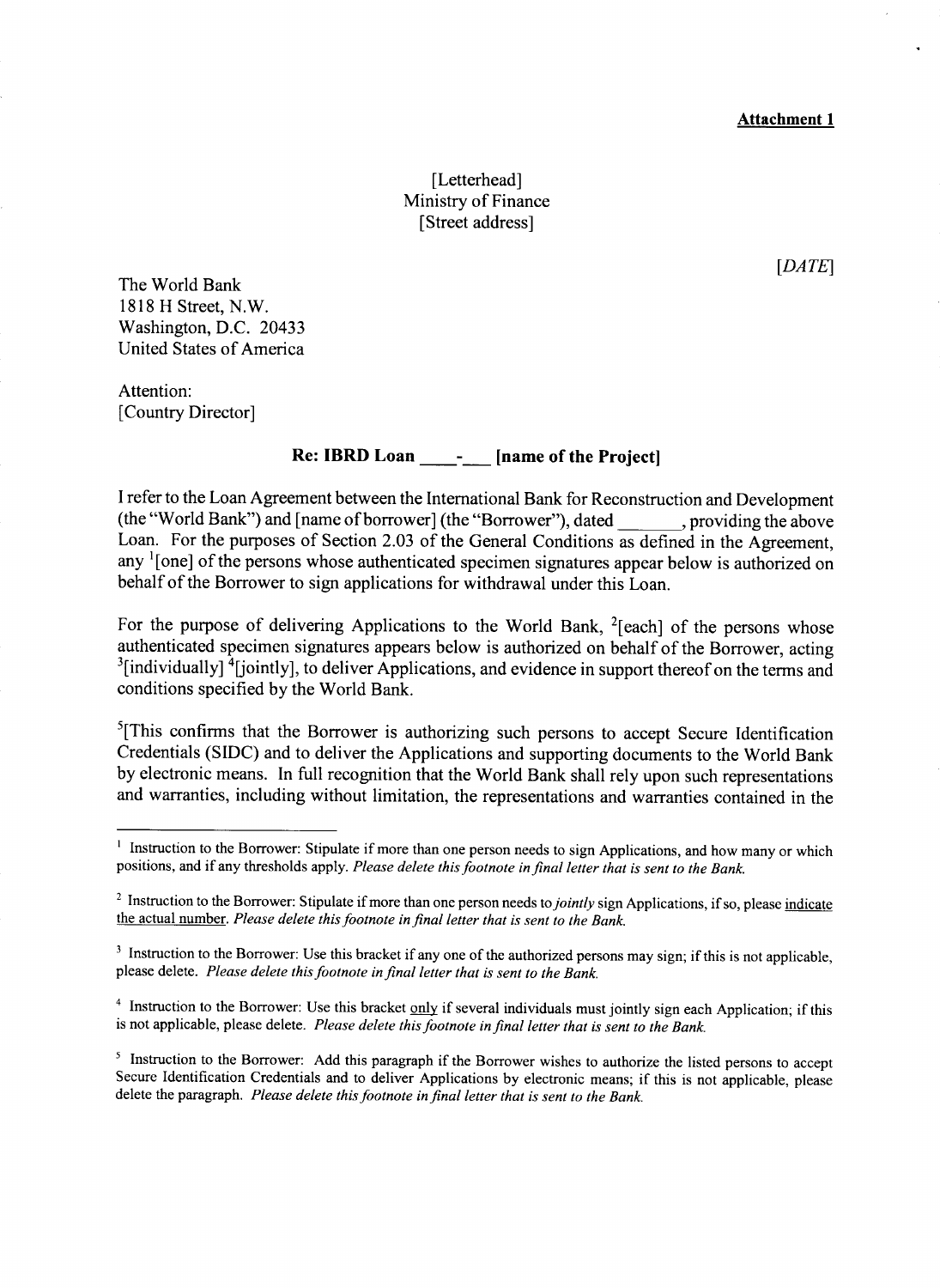*Terms and Conditions of Use of Secure Identification Credentials in connection with Use of Electronic Means to Process Applications and Supporting Documentation ("Terms and*  $\overline{\phantom{a}}$ *Electronic Means to Process Applications and Supporting Documentation* Conditions of Use of **SIDC"),** the Borrower represents and warrants to the World Bank that it will cause such persons to abide **by** those terms and conditions.]

This Authorization replaces and supersedes any Authorization currently in the World Bank records with respect to this Agreement.

| [Name], [position] | Specimen Signature: |
|--------------------|---------------------|
| [Name], [position] | Specimen Signature: |
| [Name], [position] | Specimen Signature: |

 $\lambda$ 

Yours truly,

**/** signed

[Position]